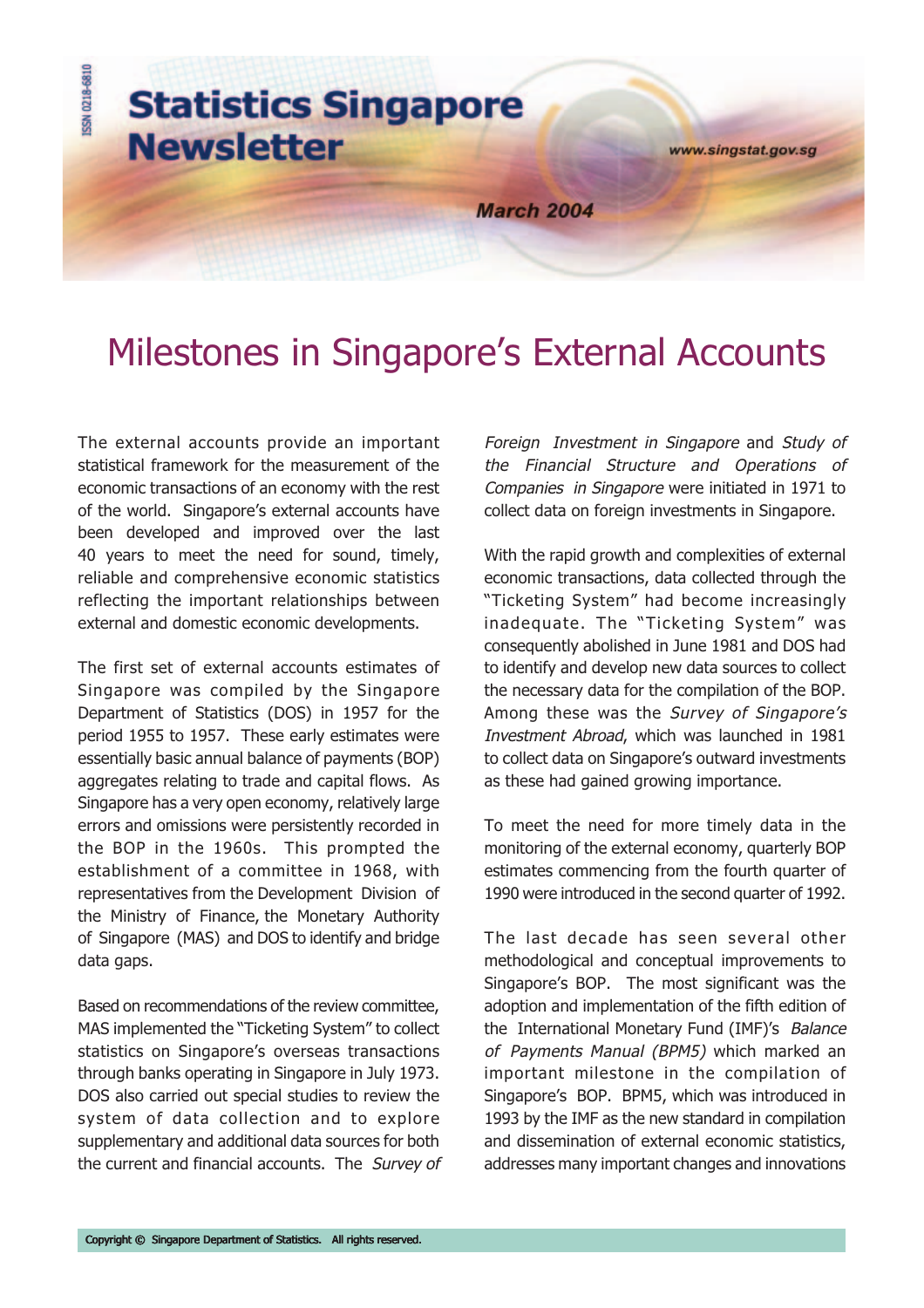that have occurred since the release of the last BPM (fourth edition) in 1977. An important change introduced by the BPM5 was the expansion of the conceptual framework to include the international investment position (IIP), which measures the stock of a country's external financial assets and liabilities.

In its implementation of BPM5, DOS adopted a two-stage approach. Stage 1 involved the reclassification of existing data into the respective BPM5 components and was completed in 1998.

Stage 2 is an on-going process and involves the identification and development of new data sources and compilation methodologies. In conjunction with this, several new surveys have been introduced in recent years to collect data on Singapore's external debt, and foreign investments in Singapore made through local fund managers and custodians.

With the enhancements facilitated by the identification and development of new data sources,

DOS met the requirements of IMF's Special Data Dissemination Standard (SDDS) to release an annual IIP by June 2002 and quarterly external debt statistics by September 2003.

The introduction of a new reporting format for the services account in the BOP in December 2003 is the most recent significant development in Singapore's external accounts. The improvement to the BOP's services account was facilitated by the incorporation of data from the Survey of International Trade in Services (TIS), which was launched in 1996 as an additional data source. By incorporating data collected from the annual TIS surveys, DOS successfully compiled a new set of services statistics which complied with BPM5's recommendations and quidelines. The new reporting format, which shows all the standard services components in BPM5, significantly enhances the analytical usefulness of the BOP's services account.

# **New Reporting Format for the Services Account in Singapore's Balance of Payments** The incorporation of data from the Survey of International Trade in Services (TIS) has facilitated the introduction of an expanded reporting format for the services account in Singapore's balance of payments (BOP). The new format, which was adopted since the 2003 Annual Economic Survey released in February 2004, shows 10 components. In contrast, the previous reporting format showed only 5 components. These additional components include financial services and computer and information services. The following methodological improvements and conceptual revisions were also introduced in the BOP along with the incorporation of data from TIS : inclusion of merchanting stocks in the goods account;  $(a)$ reclassification of processing fees from the services to the goods account, and  $(b)$ expansion of the scope of financial services to include implicit service charge on foreign exchange  $(c)$ transactions carried out by financial institutions on behalf of their clients. The successful incorporation of TIS data and related methodological and conceptual revisions have improved the quality of BOP estimates. It also facilitated the provision of more dis-aggregated data in services statistics through an expanded reporting format for the services account. Further information and documentation are provided in the information paper on Singapore's Balance of Payments Methodological Improvements and New Reporting Format for the Services Account (December 2003). This paper is available in our Department's website (www.singstat.gov.sg).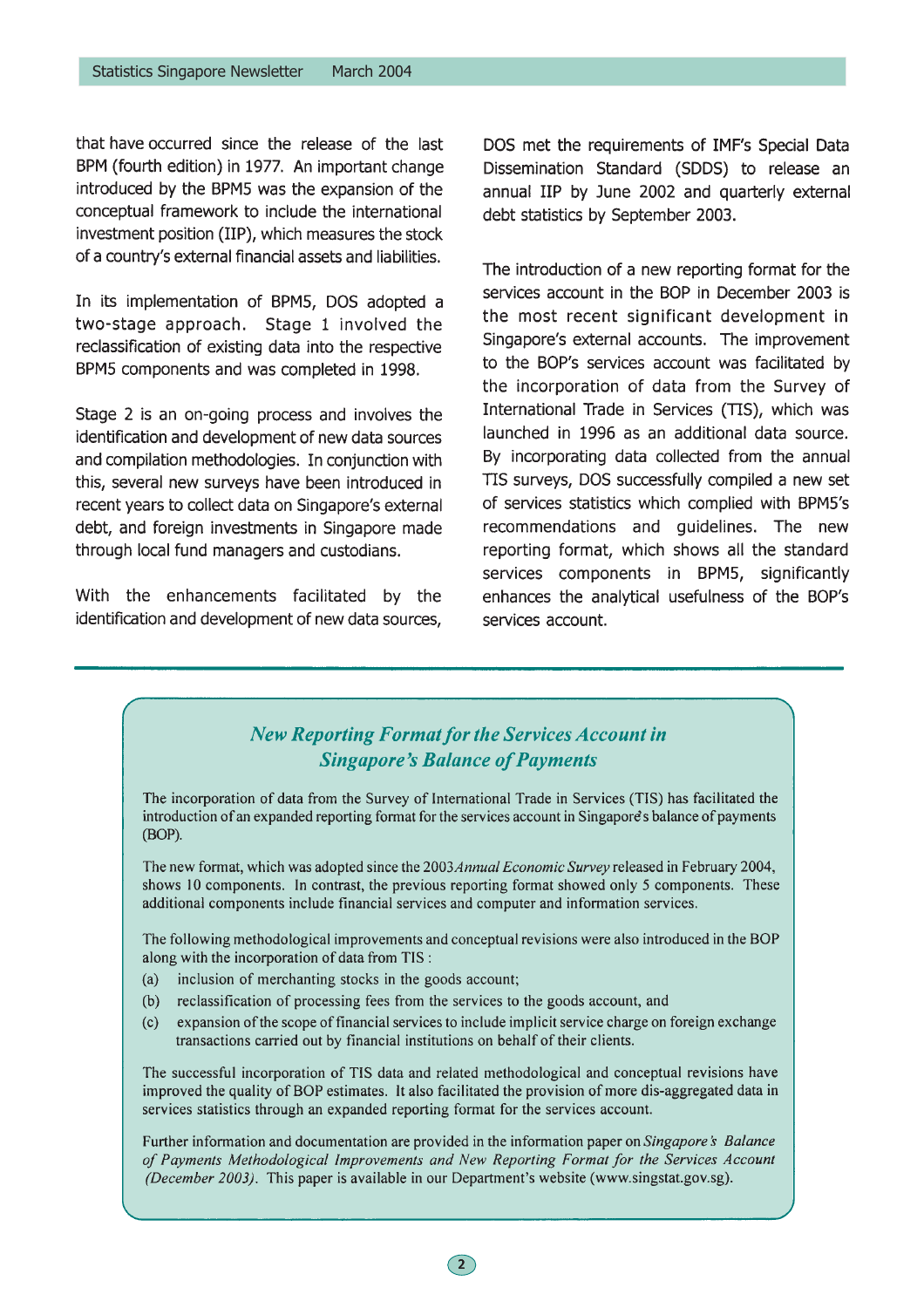# **Purchasing Power Parity (PPP): The International Comparison Program (ICP)**

 $B\!V$ Wong See Ngee **Economic Accounts Division Singapore Department of Statistics** 

# **Introduction**

The International Comparison Program (ICP) is an internationally coordinated statistical project to collect prices and expenditure data for the compilation of purchasing power parity (PPP) data.

This article presents the nature and uses of PPP exchange rates as a more appropriate method for cross-country economic comparisons than market exchange rates, and provides an overview of the ICP.

#### **Purchasing Power Parity (PPP)**

- Basis for Cross-Country **Economic Comparisons** 

The use of market exchange rates as the basis for cross-country comparisons of economic production [Gross Domestic Product (GDP)], incomes and living standards is generally acknowledged as inadequate. Such comparisons are known to exaggerate international income differentials by ignoring the lower cost of living that is typically observed in developing countries due to cheaper labourintensive services in the non-traded sector.

While originally construed as a concept underlying the theoretical determination of equilibrium exchange rates (the so-called 'law of one price'), PPP has since become the primary basis for crosscountry economic comparisons. As PPP exchange rates account for the prices of all goods and services,

they are more appropriate than market exchange rates as they are not subjected to the 'traded-sector' bias.

Consequently, PPP-adjusted macro-economic statistics have featured prominently as the key fundamental macro-economic development indicators in many international studies, programs and targets. For instance, the World Bank publishes the PPP-based per capita Gross National Income (GNI) for over 200 countries in its annual World Development Indicators. In addition, the PPPadjusted indicators are used to monitor the incidence of poverty and progress made towards the United Nation's Millennium Development Goals. The United Nations Development Program (UNDP) uses PPP-based per capita GDP as an input factor to compute the Human Development Indicators in its Human Development Report. The International Monetary Fund (IMF) also applies the PPPs in measuring the relative size of economies and computing weighted averages of regional growth rates in the World Economic Outlook.

# **PPP Exchange Rates** - Adjusted for Differences in Price Levels

As the prices of non-traded goods and services tend to be correlated positively with the level of economic development, the ratio of PPP exchange rates to market exchange rates tend to be lower for developing countries. Since PPP exchange rates make adjustments for the differences in price levels,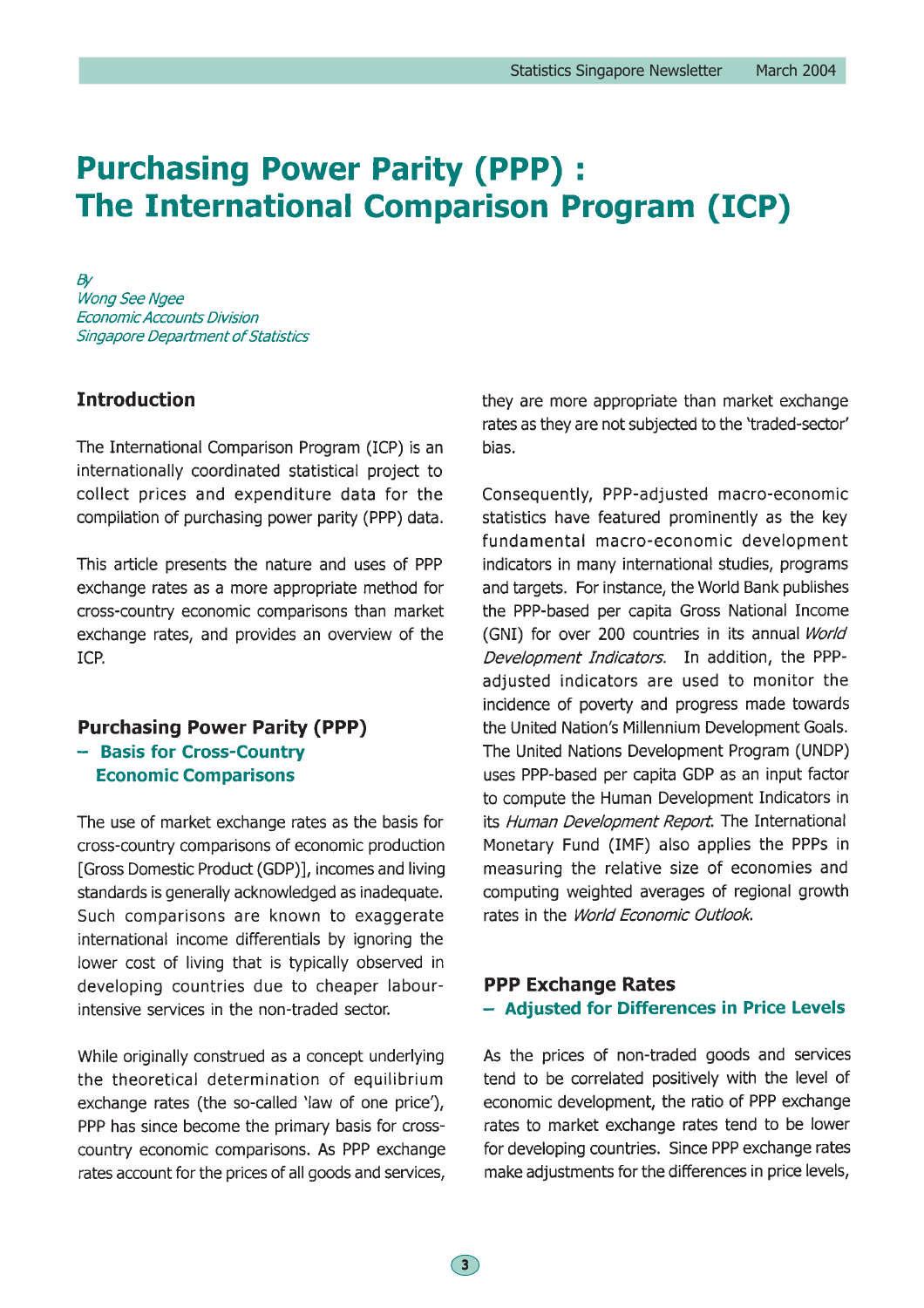this ratio has been used as a measure of comparative price levels. As shown in Figure 1, the comparative price levels (or ratio of PPP exchange rate to market exchange rate) correlate positively with per capita GNI.

The above relationship also implies that PPPadjusted per capita GNI would be less dispersed than market exchange rate-based per capita GNI. As shown in Figure 2, the difference in per capita GNI is narrowed considerably when computed on the basis of PPP exchange rates. For example, PPP-adjusted per capita GNI for the United States is only nine times that of China's in 2001, compared to thirty-nine times when the comparison is made using exchange rate-adjusted per capita GNI.

#### FIGURE 1 COMPARATIVE PRICE LEVELS AND INDICES OF EXCHANGE RATE-BASED GNI PER CAPITA (US=100) OF SELECTED COUNTRIES, 2001



Source: 2003 World Development Indicators, The World Bank

#### **FIGURE 2** INDICES OF GNI PER CAPITA (US=100) OF SELECTED COUNTRIES, 2001



Source: 2003 World Development Indicators, The World Bank

 $\overline{4}$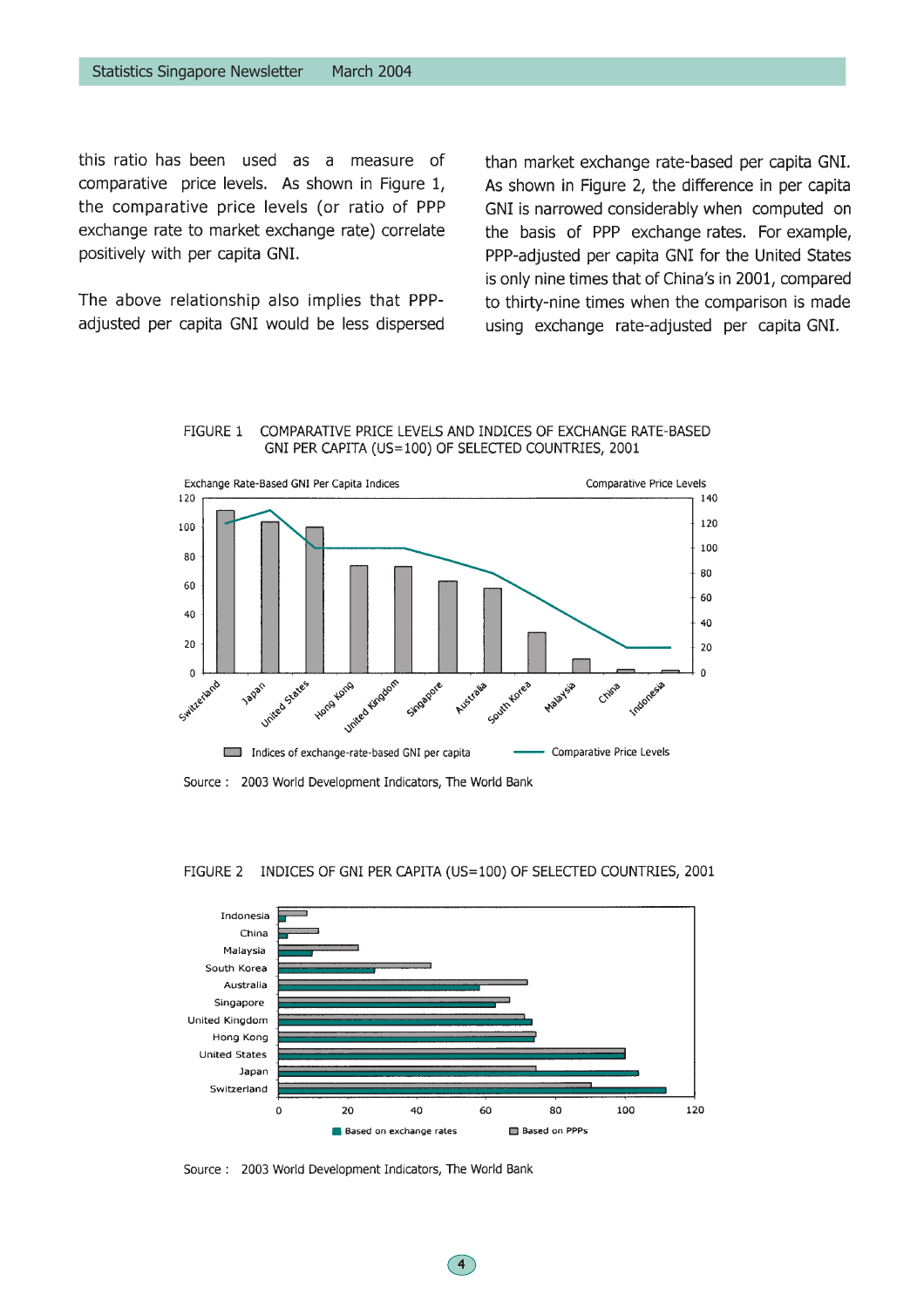PPP exchange rates are also preferred for crosscountry comparisons, as they are less volatile than market exchange rates. The sharp volatility in market exchange rates has resulted in substantial changes in countries' relative per capita GNI, even when there is little change in the level of economic activity.

The relative ranking of an economy's size and per capita GNI could change considerably after PPPadjustment (Table 1). For example, China is the world's sixth largest economy when ranked on the basis of market exchange rate, but the second largest economy if the ranking is based on PPP exchange rate.

# The International Comparison Program  $(ICP)$

The construction of PPP exchange rates requires the collection of fairly detailed prices and expenditure data from a large number of countries. These data are collected through the ICP, which is one of the largest internationally coordinated economic and statistical projects that has ever been carried out. The Organisation of Economic Cooperation and Development (OECD), in collaboration with the Statistical Office of the European Union (Eurostat) spearheads the program (known as OECD-Eurostat PPP) for its member countries on a three-year cycle. For non-OECD countries, the World Bank assumes the role of global coordinator for the ICP.

The ICP was jointly launched by the United Nations Statistics Division (UNSD) and the University of Pennsylvania in 1968. Since its commencement, the ICP has conducted six phases (1970, 1973, 1975, 1980, 1985 and 1993) of the ICP survey and published PPP data since the 1975 ICP round. Within a span of 30 years, the ICP evolved from a modest project involving 10 countries in the 1970 ICP round to a program with the participation of 118 countries in the last round of the ICP.

Over the years, concerns over the relevance of the ICP and the reliability of PPP data have been raised and debated in the international statistical arena. One major constraint of the ICP is its limited coverage of countries. Outside the OECD, many countries have not participated in the ICP, while others have participated only occasionally.

|                      | GNI                    |      |                |      | <b>GNI Per Capita</b>  |      |           |      |
|----------------------|------------------------|------|----------------|------|------------------------|------|-----------|------|
| Country              | Exchange<br>Rate-Based | Rank | PPP-Based      | Rank | Exchange<br>Rate-Based | Rank | PPP-Based | Rank |
|                      | (US\$ Billion)         |      | (US\$ Billion) |      | (US\$)                 |      | (US\$)    |      |
| <b>Singapore</b>     | 89                     | 38   | 94             | 54   | 21,500                 | 26   | 22,850    | 32   |
| Switzerland          | 277                    | 16   | 224            | 30   | 38,330                 | 3    | 30,970    | 5    |
| Japan                | 4,523                  | 2    | 3,246          | 3    | 35,610                 | 5    | 25,550    | 20   |
| <b>United States</b> | 9,781                  | 1    | 9,781          | 1    | 34,280                 | 7    | 34,280    | 3    |
| Hong Kong            | 170                    | 23   | 172            | 39   | 25,330                 | 13   | 25,560    | 19   |
| United Kingdom       | 1.477                  | 4    | 1,431          | 6    | 25,120                 | 14   | 24,340    | 26   |
| Australia            | 386                    | 15   | 478            | 16   | 19,900                 | 29   | 24,630    | 24   |
| South Korea          | 448                    | 13   | 713            | 14   | 9,460                  | 54   | 15,060    | 54   |
| Malaysia             | 79                     | 42   | 188            | 35   | 3,330                  | 84   | 7,910     | 81   |
| China                | 1,131                  | 6    | 5,027          | 2    | 890                    | -138 | 3,950     | 127  |
| Indonesia            | 145                    | 28   | 591            | 15   | 690                    | -145 | 2,830     | 142  |

TABLE 1 RELATIVE RANKING OF ECONOMY SIZE AND GNI PER CAPITA, 2001

Source: 2003 World Development Indicators, The World Bank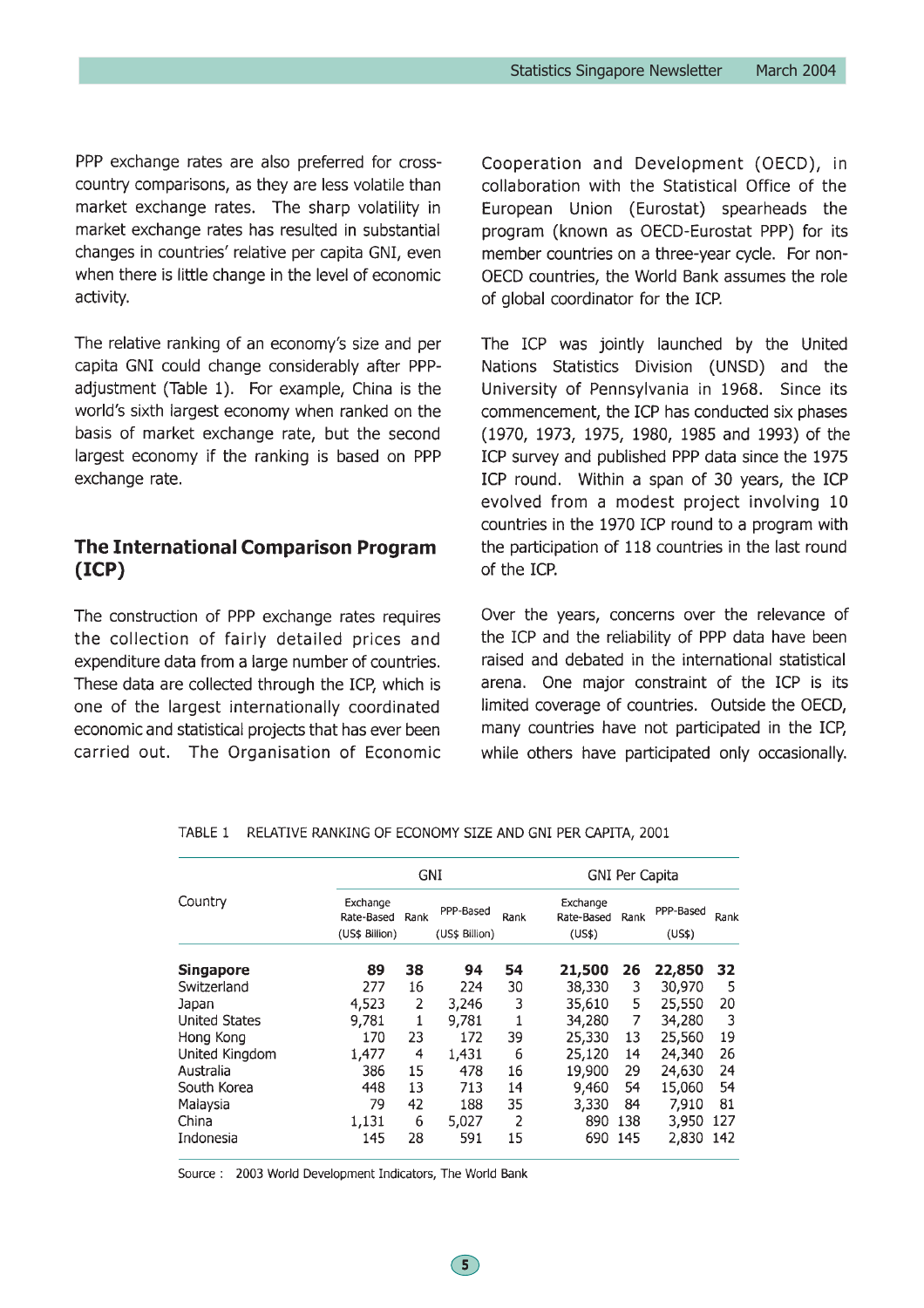One particular concern was the absence of China (the world's most populous and more recently, the fastest growing country) until the 1993 ICP round. For countries that have not participated in the ICP, the World Bank and other analysts have to resort to various methods of estimating PPPadjusted GNI and other macro-economic indicators. These estimates (which are used for a wide variety of purposes) may be inaccurate and misleading.

# 2004 Round of ICP

In an effort to revitalize the ICP, several major international agencies, including the United Nations, World Bank, OECD, Eurostat and Asian Development Bank (ADB), have collaborated to launch the next round of the ICP with 2004 as the reference year. One hundred and sixty countries (including China), covering all regions of the world, are expected to participate in the 2004 ICP round.

For the 2004 round of ICP, an international governing body comprising representatives of the main stakeholders, including the financing agencies such as the World Bank and the UN Statistical Commission, will be responsible for the overall coordination and accountability of the ICP. Regional coordinators are responsible for managing the program in each of the five major regions. The national agencies, usually the National Statistical Offices (NSOs), are largely responsible for

 $\left( 6\right)$ 

implementation of the ICP at the national level, involving the prices and expenditure data collection. To compile and disseminate globally consistent PPPs, an international secretariat is involved in the data processing and analysis of the regional PPPs.

For each region, a Regional Advisory Board (RAB) is established to advise and provide quidance on regional workplans, goals and priorities. This regional management structure facilitates the partnershipbased ICP activities among the participating NSOs in the region. The coordinator of the Asia and Pacific Region (which includes Singapore) is the ADB. The Singapore Chief Statistician, Dr Paul Cheung, is the Chairperson of the RAB for the Asia and Pacific Region.

### Singapore's Participation in the ICP

Singapore participated in the previous ICP round and is participating in the 2004 ICP round within the Asia and Pacific region. Participation in the 2004 ICP round is desirable for two reasons. Firstly, our statistical capability would be further enhanced through a review and assessment of our statistical methodology and coverage in our collection and compilation of prices and expenditure data. Secondly, Singapore's participation would contribute towards global efforts in improving PPP data, as well as enhance the relevance and reliability of PPP data on Singapore.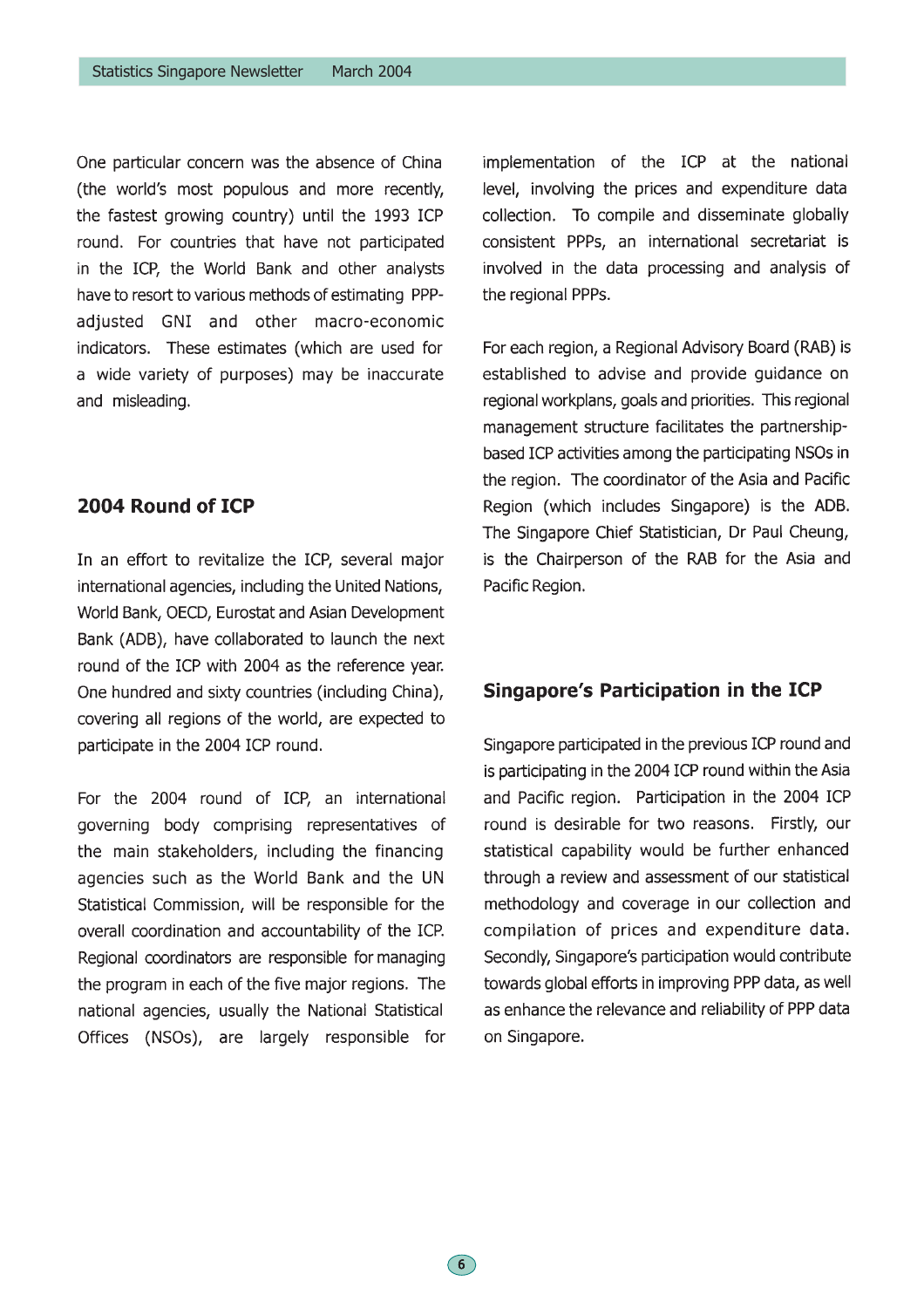# **New International Standards on Consumer Price Index**

 $B<sub>V</sub>$ Ng Mei Khee and Wong See Ngee **Singapore Department of Statistics** 

## **Introduction**

A new resolution on the Consumer Price Index (CPI) was adopted during the 17th International Conference of Labour Statisticians (ICLS) held during 24 November-3 December 2003 in Geneva, Switzerland. Representatives from various national statistical offices (NSOs) and major international institutions attended this high-level CPI committee to examine the draft CPI resolution presented by the International Labour Office (ILO).

The passing of the revised CPI resolution is of great significance. It represents the culmination of a long process of review, improvement and revision in the international standards on the CPI to address the concerns raised on the methodology, reliability and accuracy of the CPI. The accompanying revised CPI manual also updates the underlying concepts on the basis of theoretical and conceptual work carried out in recent years.

# **International Standards on CPI** - Historical Background

Originally intended for use in the indexation of wages and other social welfare adjustments, the CPI has since become widely used as an indicator of inflation, as well as a macro-economic indicator for monetary and fiscal policy adjustments. As it is also used as a price deflator in the compilation

of constant price or real GDP estimates, the CPI is therefore not only an important macro-economic indicator in its own right but also has consequential impact on other important macro-economic statistics.

The ILO is the agency within the United Nations (UN) system responsible for the establishment of international standards on CPI. The recommendations in the ILO resolution on CPI constitute internationally accepted guidelines on the compilation of the CPI which serve to enhance the relevance and international comparability of CPIs compiled in different countries and economies.

The first ILO resolution on the CPI dates back to 1925 in the 2nd ICLS. Subsequent revisions were made in 1947, 1962 and 1987. Following the adoption of the 1987 resolution, a CPI manual was published in 1989 to provide detailed quidance on the operational aspects of CPI compilation. An overview of conceptual and theoretical issues relating to the CPI is also included.

### **Recent Developments**

While the CPI has enjoyed widespread acceptance, rapid economic changes and technological developments have given rise to questions and concerns on its continuing relevance. To address these concerns, important development work on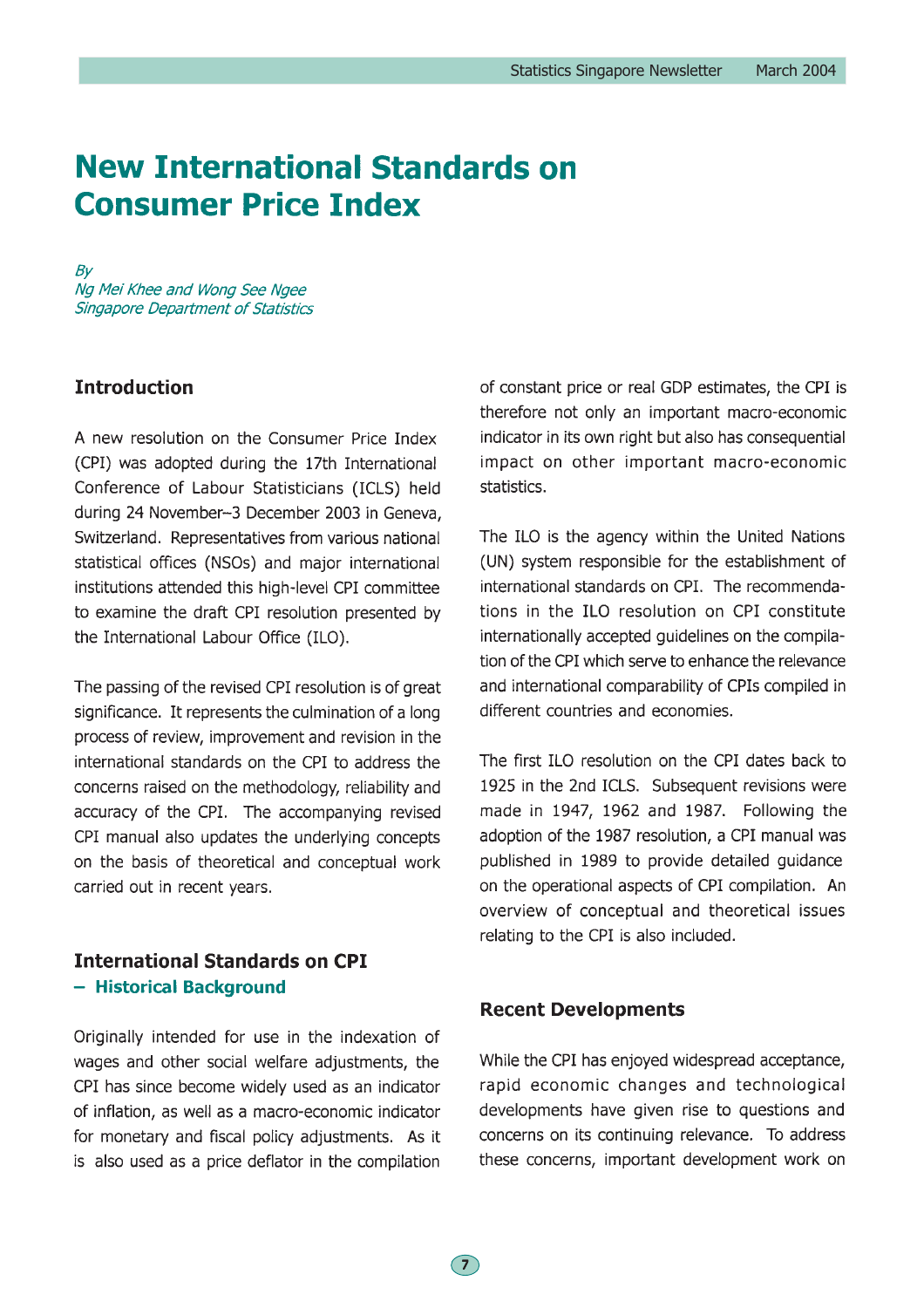the CPI has been carried out by NSOs and international organisations to improve and strengthen the underlying conceptual basis and the methodology for CPI compilation.

#### **Ottawa Group**

To promote development work and provide a forum for technical discussions on the conceptual issues on CPI, an international working group on price indices known as the "Ottawa Group" was established in 1994 under the auspices of the United Nations Statistical Commission. Specifically, the Ottawa Group discussed the need to adjust for quality changes and the incorporation of new products, among other influencing factors.

### **ECE/ILO Meetings on CPI**

Once every two years, joint meetings between the Economic Commission for Europe (ECE) and ILO are also organized. These joint ECE/ILO meetings serve as a platform for price statisticians from the ECE region and member states of the ILO to discuss and exchange views on methodological developments relating to CPI.

#### **Boskin Commission's Report**

In 1995, the Boskin Commission's Report drew considerable attention and generated intense discussion, particularly in the United States. The report, commissioned by the Finance Conference of the US Senate, identified potential sources of measurement biases, and suggested that these could affect the accuracy and relevancy of the CPI. In particular, it noted that the upward bias of the CPI could have important unintended consequences, including the under-estimation of economic growth and productivity. The report also presented a series of recommendations to improve the accuracy of price statistics.

Following these findings, countries such as Canada, United Kingdom, France and Australia carried out studies to investigate the possible upward biases in the CPI. These studies have facilitated improvements to the compilation of the CPI by many statistical agencies.

By the late 1990s, it became apparent that there was an urgency to update and revise both the 1987 resolution and the 1989 manual on CPI to better reflect current best practices and methodological advances. The NSOs, ILO and other international institutions collaborated extensively to revise the CPI manual and to draft a new CPI resolution for adoption by the international statistical community.

### **New International Standards on CPI**

### **Revision of the CPI Manual**

An Intersecretariat Working Group on Price Statistics (IWGPS) comprising the ILO and several major international institutions, was set up in 1998 to coordinate the efforts and expertise of the major organizations to review and revise the CPI manual and the CPI resolution.

In 2001, the Singapore Department of Statistics (DOS), together with the Organisation for Economic Co-operation and Development (OECD) jointly organized an international workshop on CPI in Singapore to review the draft chapters of the revised ILO CPI manual. That was the first time the draft manual was discussed in an international gathering comprising representatives from developing countries.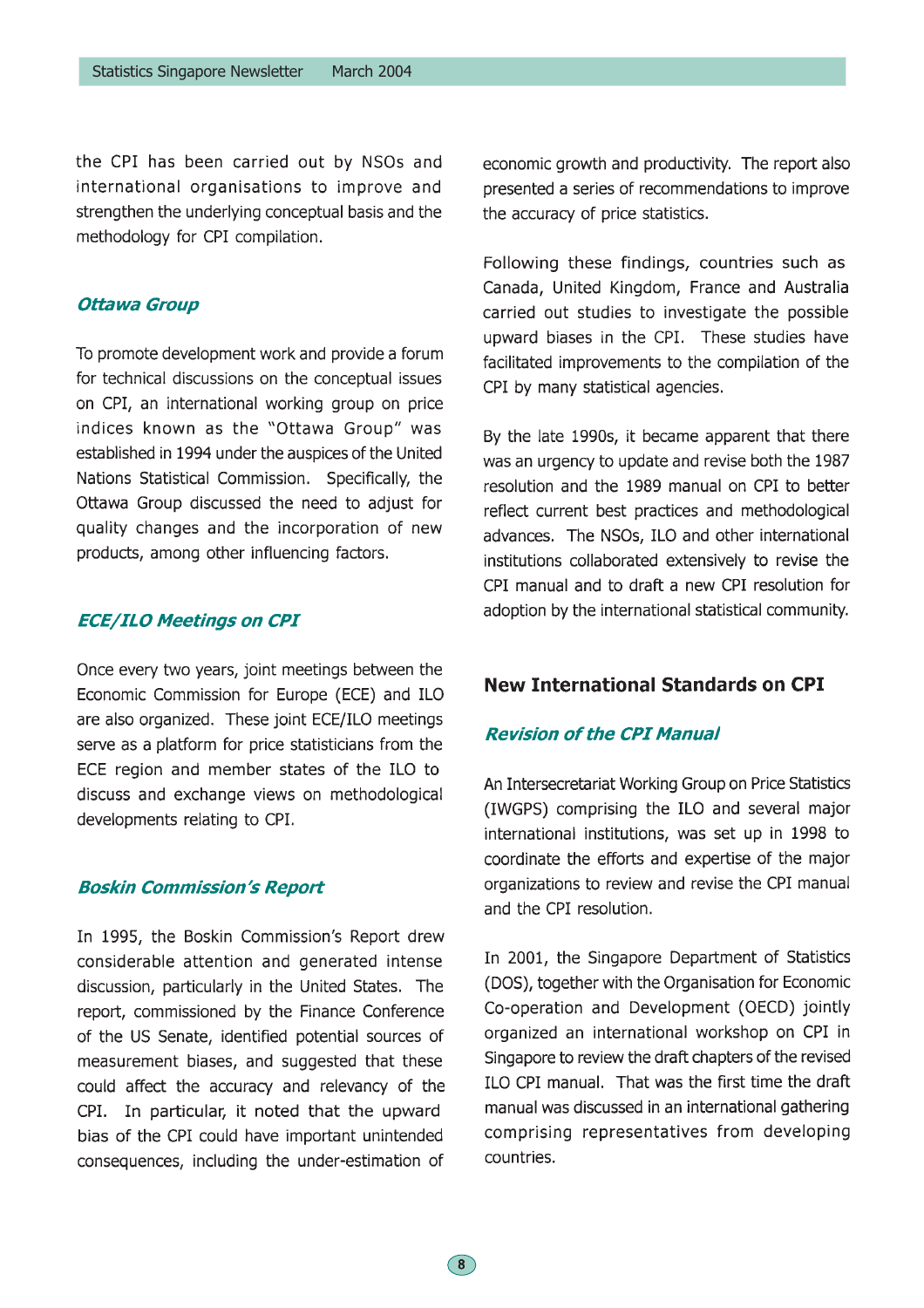The revised manual was finally completed at the end of 2003 and is available at http://www.ilo.org/ public/english/bureau/stat/quides/cpi/index.htm.

### **Revision of the Resolution on CPI**

A long and arduous process of research and consultation among major international institutions and NSOs took place during the preparation of the revised draft resolution. A Meeting of Experts, chaired by the Chief Statistician of Singapore, Dr Paul Cheung, was convened in 2001 to obtain the views of the experts on the revised draft. The Meeting's recommendations were considered and subsequently incorporated in the draft resolution to be presented during the 17th ICLS.

A CPI Committee comprising participants from more than 40 countries, the ILO and other major international institutions was set up during the 17th ICLS to deliberate on the relevancy and applicability of the revised draft resolution on CPI. Discussions were focused on the conceptual and operational issues of CPI compilation, as well as the dissemination of results.

As noted by the Chairperson, Dr Paul Cheung, the revised resolution would have to stand the test of time for a fairly long period. The challenge is to "arrive at a balanced text that would be useful to the CPI compilers in countries at all levels of development and providing them with clear guidance, while leaving sufficient flexibility to take account of relevant national circumstances and CPI objectives."

Following intensive discussions by the participants, the revised resolution on CPI was amended and adopted during the Conference. Apart from amending the existing chapters of the 1987

resolution to achieve better clarity, the following new recommendations associated with several conceptual and measurement issues are also included in the 2003 resolution:

#### $(i)$ Cost of Living Index (COLI)

With increasing interest to compile a COLI. the revised resolution provides a clear conceptual distinction between an index defined to measure the cost of living and one designed as a fixed basket price index. While the fixed basket price index measures the cost of purchasing a fixed basket of goods and services of constant quality and similar characteristics, COLI measures the effects of price changes on the cost of achieving a constant standard of living. The revised resolution recommends that a fixed basket price index or another appropriate design may be employed as an approximation to COLI.

#### $(ii)$ Construction of a Family of Indices

As it is unlikely that a single CPI can perform equally satisfactorily for all of its applications, the revised resolution recommends the construction of a family of indices to serve different purposes. Each index should be properly defined and named and a "headline" CPI measure should be explicitly identified.

#### $(iii)$ Frequent Updating of Weights

Updating the weights is important to ensure that the basket of goods and services remain up-to-date. The revised resolution recommends that countries update their CPI weighting pattern at least once in every five years and more frequently in periods of high inflation.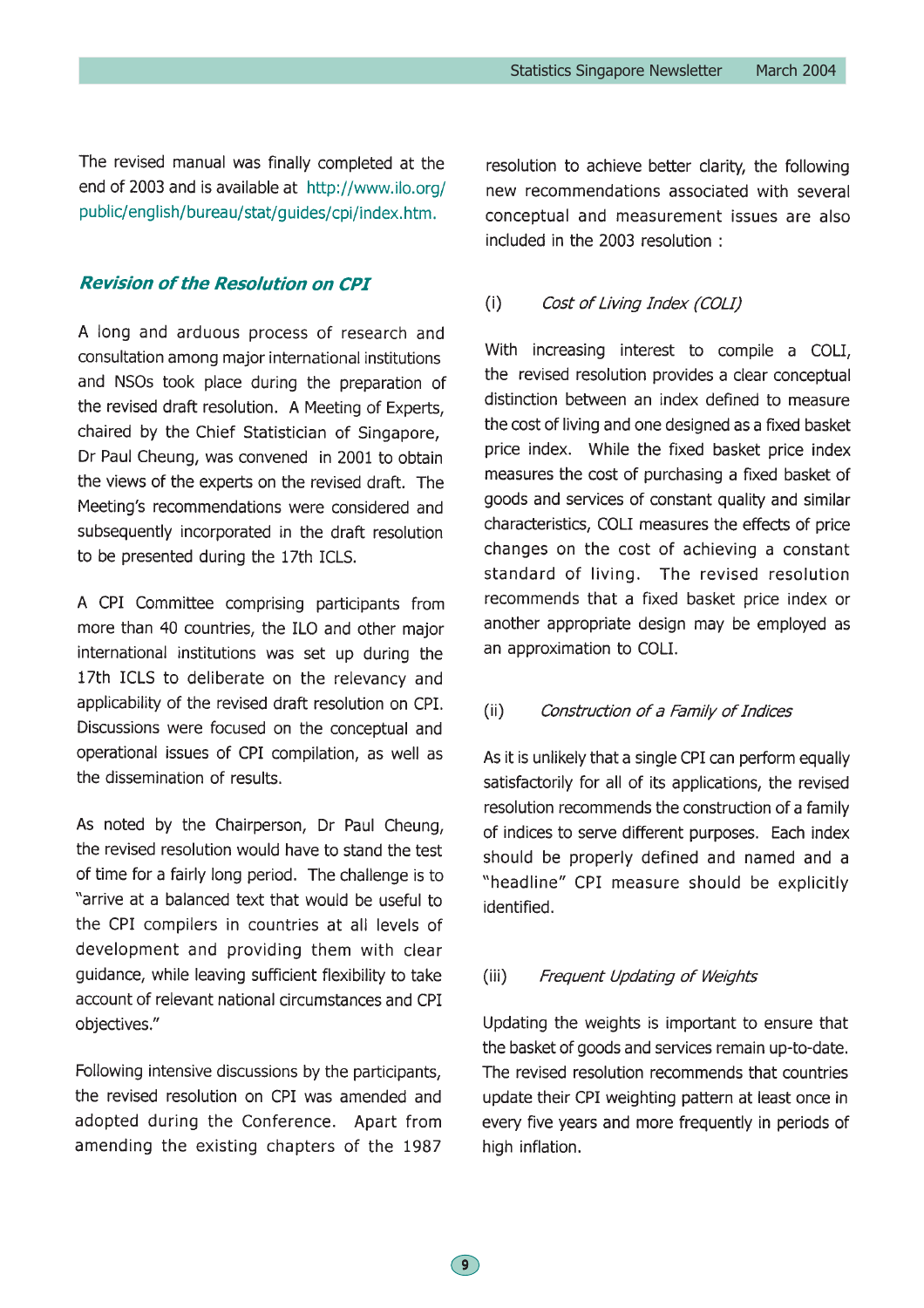#### (iv) Quality Adjustments

To address the issue of measurement bias associated with quality changes, the revised resolution recommends that an adjustment must be made to the price of a particular product when a quality change is detected. Quality adjustment should be based on objective criteria as far as possible. While listing the various quality adjustment methods which could be applied, the resolution recognizes that some of these methods are fairly complex, costly and difficult in their implementation.

#### (v) Errors in Index Construction

Recognising the importance of the accuracy in the CPI estimates to support effective decision making by users, the revised resolution brings to attention the various sources of potential error in index construction. They include incorrect selection of products and outlets, failure to adjust correctly for quality changes as well as the use of inappropriate formulae for computing elementary aggregate and upper level indices. It recommends that adequate allocation of funding and resources should be channelled to minimize the impact of such errors in the CPI estimates

### (vi) Elementary Aggregate Indices

The choice of formula in the computation of elementary aggregate indices depends on the purpose of the index, the same design and the mathematical properties of the formula. The revised resolution provides a greater insight into the relative

strengths and weaknesses of the various methods. In particular, the use of geometric mean (GM) formula is highlighted.

#### (vii) Classification System

To achieve international comparability, the CPI classification should be reconciled with the UN Classification of Individual Consumption According to Purpose (COICOP), at least at the division level. However, to facilitate the analysis and interpretation of the results, it is desirable to classify goods and services according to the various supplementary classifications (for example, source of origin, durability etc). Calculation of the CPI using any classification should generate the same overall results as the original index.

The reports of the Conference would soon be available at http://www.ilo.org/public/english/ bureau/stat/techmeet/16thicls/index.htm.

## **Conclusion**

The adoption of the revised CPI resolution and the revision of the CPI manual updates the international guidelines and standards on the compilation of the CPI. The new standards would enhance the compilation methodology and international comparability of CPIs, while providing sufficient flexibility to facilitate their adoption by both developed and developing countries.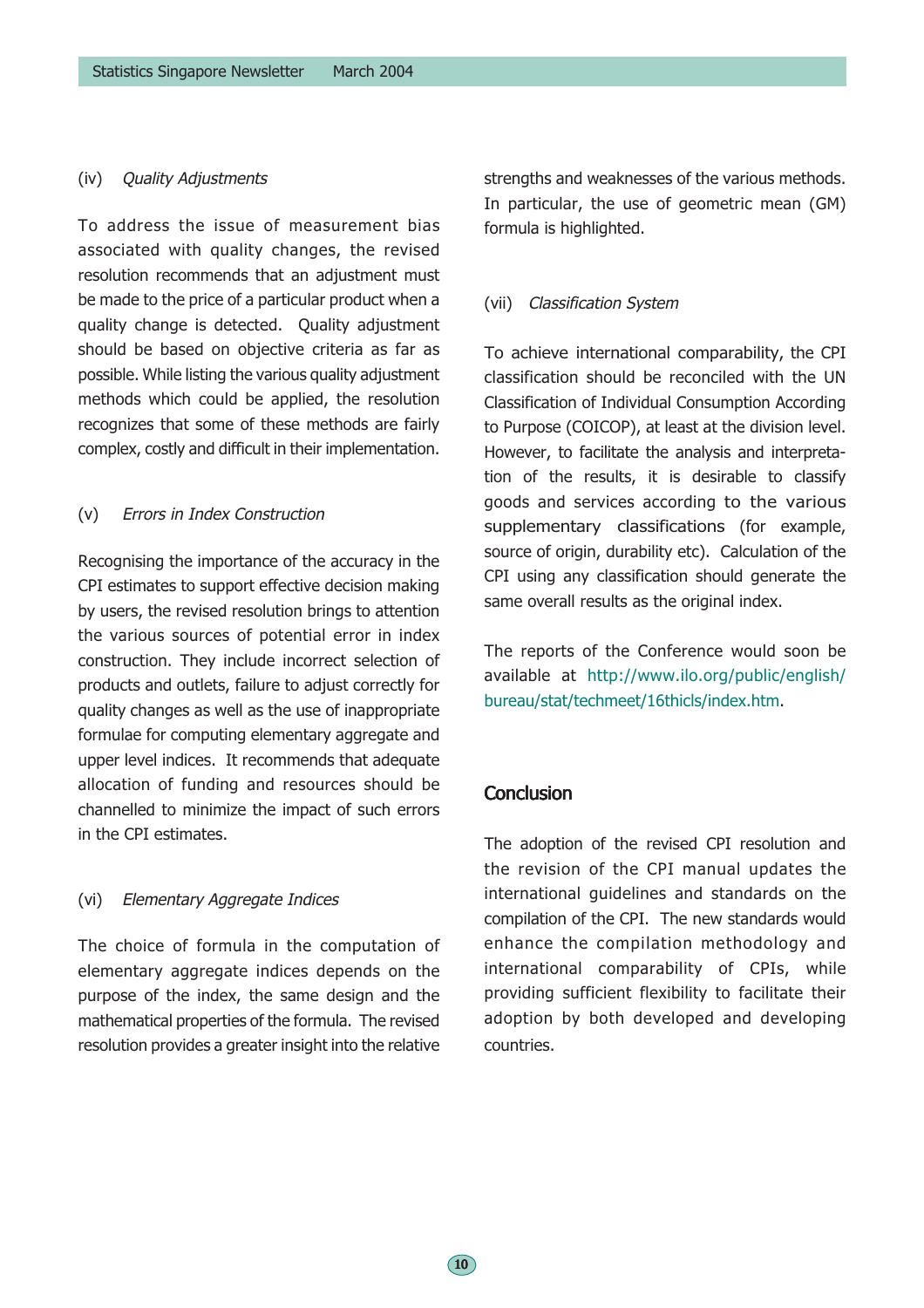# Dr Paul Cheung chaired the Committee on International Standards for the Consumer Price Indices

The Consumer Price Index (CPI) is best known as an indicator of inflation, widely used in the evaluation and formulation of social and economic policies. While it enjoys widespread acceptance, rapidly changing economic and social situations have led to concerns being raised about its accuracy and relevance in recent years.

To address these methodological and policy concerns, a committee on the CPI is convened about once every 15 years to discuss the need for methodological revisions and to suggest a new set of guidelines and standards. The existing resolution on CPI was last adopted in 1987 during the 14th International Conference of Labour Statisticians (ICLS).

A high-level committee on CPIs was established during the 17th ICLS held in November 2003.



During the 17th ICLS : Dr Paul Cheung, Singapore Chief Statistician, and Ms V Stoevkka, International Labour Office

The Singapore Chief Statistician, Dr Paul Cheung was elected as the chair. Attended by delegates from more than 40 member states, this committee also brought together representatives from the Employer and Worker groups, as well as other international organisations.

"The main objective of the CPI committee is to examine the revised CPI resolution so that it reflects the current best practices and provides practical guidance on CPI construction to countries of all stages of socio-economic development for the next fifteen years," said Dr Cheung in his opening remarks.

Substantive discussions during the committee sessions focused on issues relating to the practice of CPI construction and dissemination. Major topics discussed included the differences between fixedbasket price index and the Cost of Living Index (COLI), construction of a family of indices, frequency of weight updating, quality adjustment, sampling techniques and index computation. These committee sessions provided a useful forum for the price statisticians to share their experiences and exchange views on the stipulated international recommendations. With the passing of the revised CPI resolution as well as recent revision of the CPI technical manual, the compilation methodology and international comparability in the area of CPIs would be improved and further strengthened.

11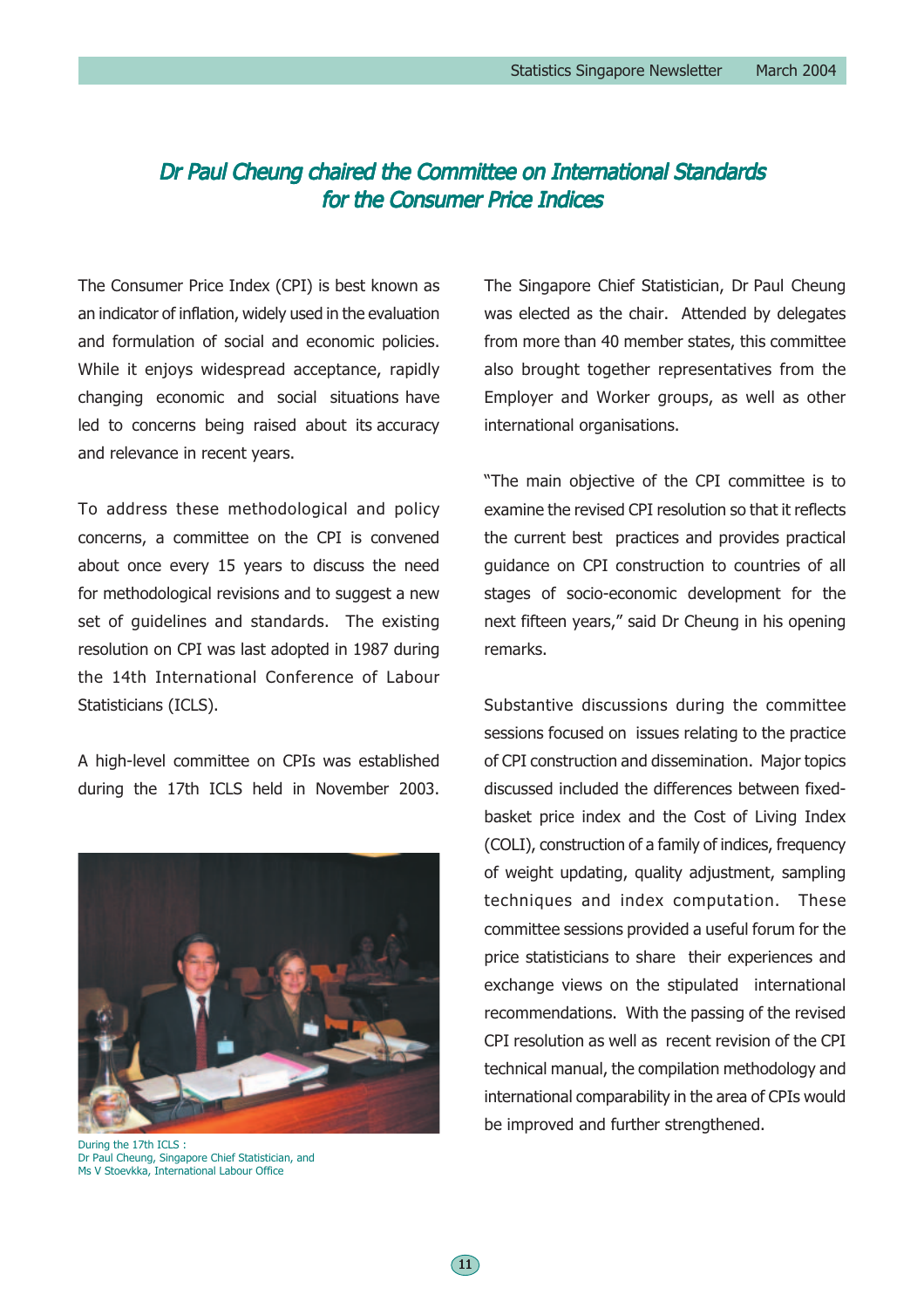# **Profile of Home Offices in Singapore**

By Kenneth Goh and Teo Wi Chian **Business Statistics Division Singapore Department of Statistics** 

## **Introduction**

The Home Office (HO) scheme was introduced on 10 Jun 2003 as part of a comprehensive package of measures to create a conducive environment for entrepreneurial-type businesses and to allow home owners or residents to conduct small-scale businesses in their homes. The scheme applies to all approved residential units. Businesses have to comply with a list of performance criteria and keep away from nonpermissible activities. Each application is valid for one year and could be renewed yearly, provided the business does not pose adverse impact on the neighbourhood.

Owners, tenants or occupants of Housing and Development Board (HDB) flats who wish to use their premises as HOs have to apply for permission through the HDB. For private properties, applicants have to seek approval from the Urban Redevelopment Authority (URA). Upon approval from HDB/URA, the HO owners could proceed to register their businesses with the Registry of Companies and Businesses  $(RCB)$ .

This article looks into how well-received the HO scheme had been during the first six months of its inception and provides some basic insights into the business characteristics of these HOs.

### **Applications of HO Scheme**

By end-Dec 2003, the HO scheme had attracted some 7,408 applicants. HDB and URA processed a total of 6,897 and 511 applications respectively. URA's applications comprised only 6.9 per cent of total applications.

The first two months (Jun-Jul 2003) saw the applications at record highs of between 1,360 and 1,520 (Table 1). In recent months though (Nov-Dec 2003), the number of applications tailed off to below 800 (669 in Nov and 755 in Dec).

#### TABLE 1 NUMBER OF HO APPLICATIONS BY MONTH, **JUN-DEC 2003**

| Month           | Total | <b>HDB</b> | <b>URA</b> |
|-----------------|-------|------------|------------|
| <b>Total</b>    | 7,408 | 6,897      | 511        |
| $Jun*$          | 1,361 | 1,240      | 121        |
| Jul             | 1,517 | 1,414      | 103        |
| Aug             | 1,018 | 938        | 80         |
| Sep             | 1,085 | 1,029      | 56         |
| 0 <sub>ct</sub> | 1,003 | 943        | 60         |
| Nov             | 669   | 625        | 44         |
| Dec             | 755   | 708        | 47         |
|                 |       |            |            |

10 Jun-30 Jun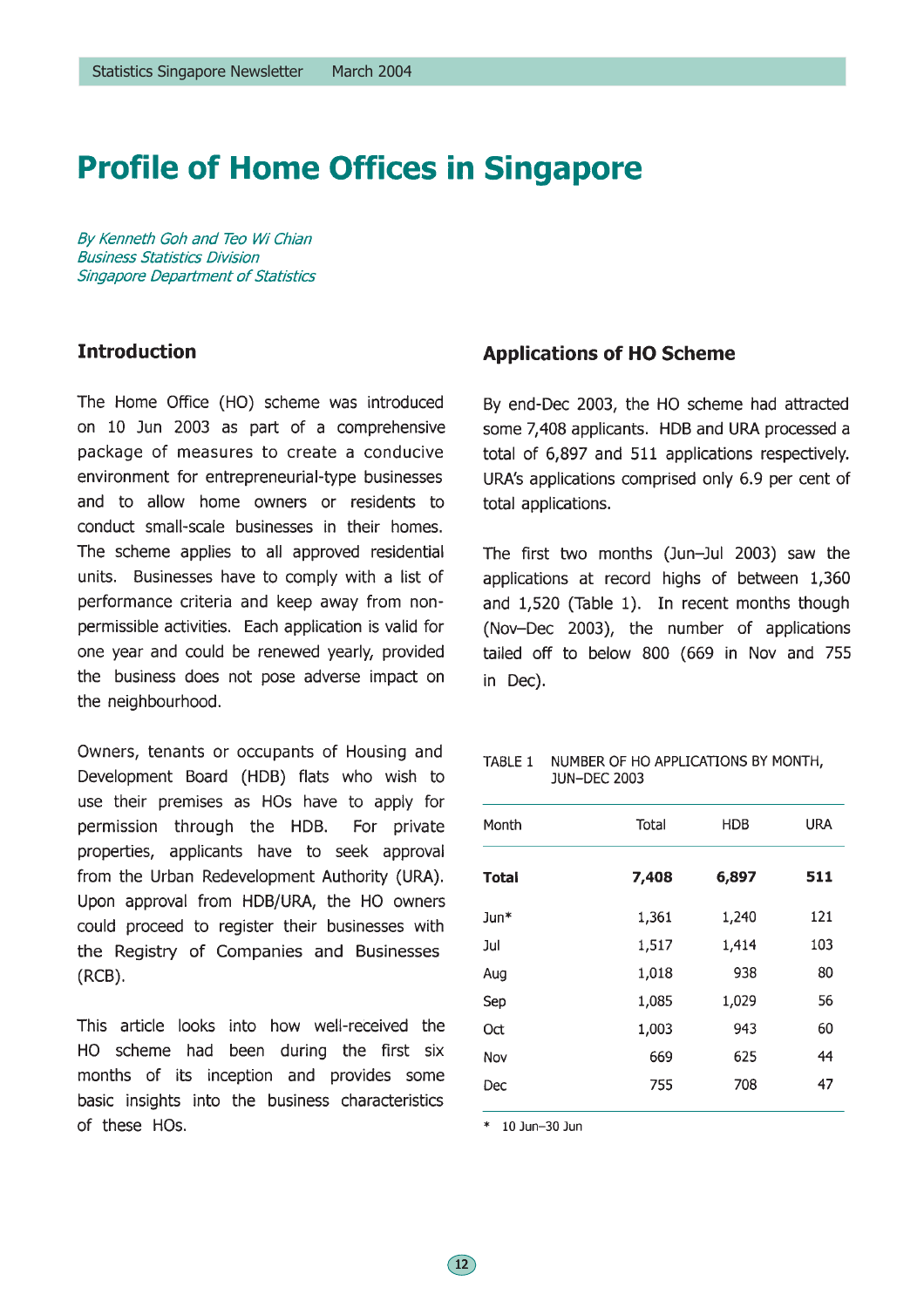## **By Property Type**

HDB flats accounted for the majority (93 per cent) of applications (Table 2). For public dwellings, about two-thirds of the applicants were occupiers of 4-5 room flats. For private dwellings, proportionately more HOs were registered in private flats or condominiums than in landed properties.

Of the total dwelling units in Singapore, **HDB** flats comprise about 82 per cent while 18 per cent are private properties. In comparison, private properties in the HO scheme is disproportionately low, at 7 per This implies that HDB owners show cent. more interest in the HO scheme than their counterparts residing in private houses/flats.

### **Subsequent Registration with RCB**

Of the 7,408 HO applications approved by HDB/URA, it was found that some 88 per cent subsequently registered with RCB (Table 3). Some were new set-ups, while others were existing businesses that applied under the HO scheme to operate in their homes. The remaining 12 per cent of applicants were either untraceable or did not pursue their interest to set up a HO.

#### TABLE 3 STATUS OF APPLICATIONS

| Status                     | Per Cent |
|----------------------------|----------|
| Total                      | 100.0    |
| Registered with RCB        | 87.8     |
| Not Registered/Untraceable | 12.2     |

#### TABLE 2 HO APPLICANTS BY PROPERTY TYPE

| Property Type                                              | Per Cent |
|------------------------------------------------------------|----------|
| <b>Total</b>                                               | 100.0    |
| <b>HDB Property</b>                                        | 93.1     |
| $1/2$ -Room                                                | 0.6      |
| 3-Room                                                     | 14.8     |
| 4-Room                                                     | 34.9     |
| 5-Room                                                     | 30.3     |
| Multi-Generation/Executive Apartment/<br>Maisonette/Others | 12.5     |
| Private Property                                           | 6.9      |
| Flat/Condominium                                           | 4.3      |
| Landed                                                     | 2.6      |

### **Economic Characteristics**

#### **By Industry**

The nature of business is restricted to a handful of activities, given the several restrictions of the HO scheme. The more stringent measures include: the person conducting the HO business must continue to use the residential unit as the place of residence; the business activity should be confined wholly within the premises; the business must not generate noise, smoke, odour, effluent or dust; no posters or advertisements are allowed and the consumption of electricity and structural load must not exceed the normal residential load.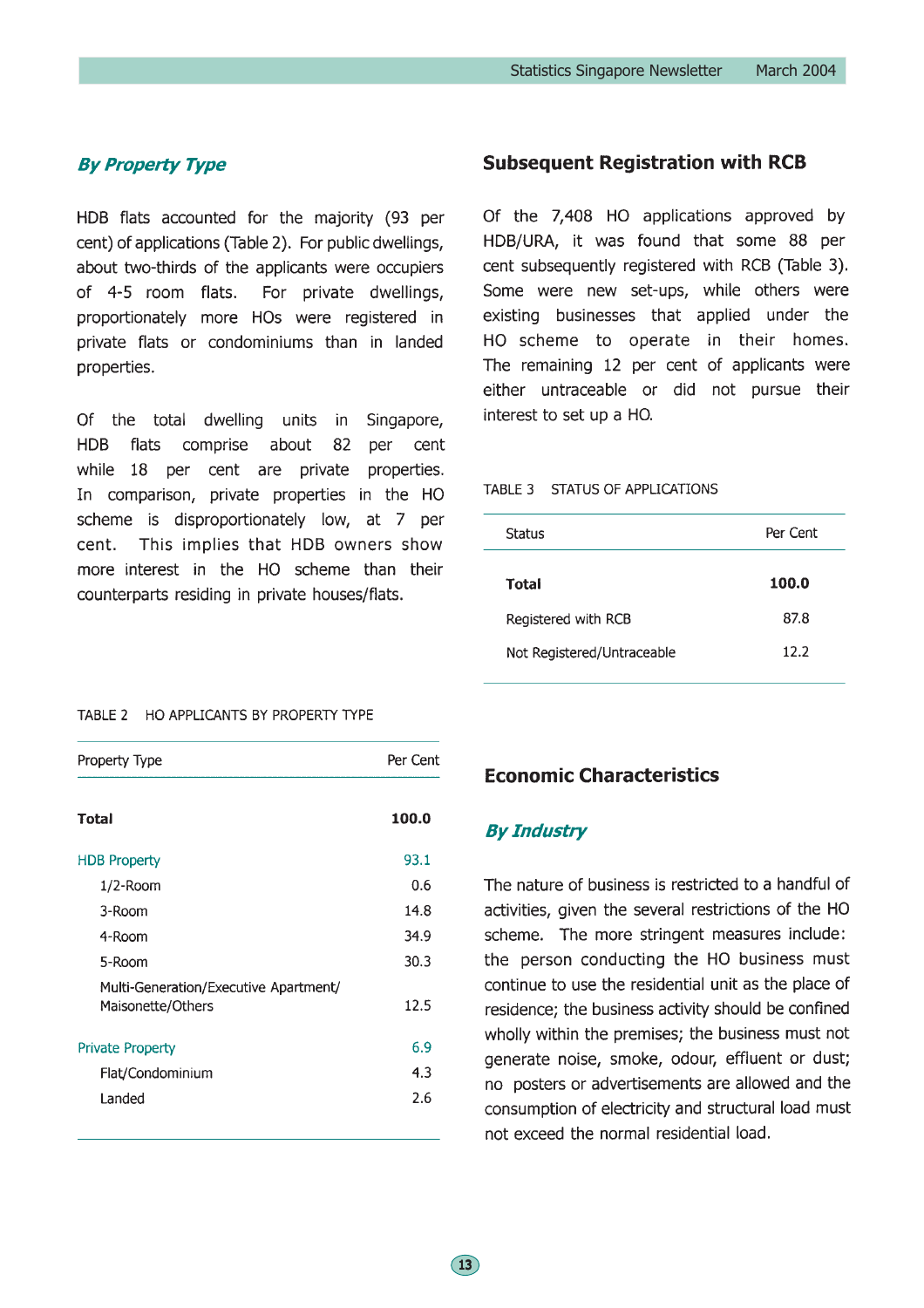Of those who registered with RCB, one-half of private property applicants would deal in real estate and business services and another one-third in commerce (Table 4). For HDB flat dwellers, about one-third each engaged in the commerce as well as the real estate and business services industries.

Within the commerce industry, the most popular business activity for HOs is general wholesale trade (including general importers and exporters). This broad activity group includes import/export, e-commerce and general trading (Table 5). This is followed by sale of computer software, hardware and accessories, and commission agents.

#### TABLE 4 HO REGISTERED WITH RCB BY INDUSTRY

|                                                                                       |            | Per Cent |
|---------------------------------------------------------------------------------------|------------|----------|
| Industry                                                                              | <b>HDB</b> | URA      |
| Total                                                                                 | 100.0      | 100.0    |
| Construction<br>(eg Building Installation - Electrical Works, Renovation Contractors) | 6.8        | 1.4      |
| Commerce<br>(eq Import/Export, E-commerce & Commission Agents)                        | 33.5       | 32.0     |
| Transport & Communications<br>(eg Moving Services, Freight Transport by Road)         | 9.8        | 3.6      |
| Financial & Insurance Services                                                        | 1.0        | 3.8      |
| Real Estate & Business Services<br>(eg Consultancy Services & Design Activities)      | 34.6       | 49.7     |
| Social, Personal & Community Services                                                 | 10.5       | 7.7      |
| <b>Others</b>                                                                         | 3.8        | 1.8      |

#### TABLE 5 HO ENGAGED IN COMMERCE AND REAL ESTATE & BUSINESS SERVICES

| Activity                                                | Per Cent |
|---------------------------------------------------------|----------|
| Commerce                                                | 100.0    |
| General Wholesale Trade                                 | 28.3     |
| Sale of Computer Software, Hardware & Accessories       | 8.5      |
| <b>Commission Agents</b>                                | 5.0      |
| <b>Other Commerce Activities</b>                        | 58.2     |
| <b>Real Estate &amp; Business Services</b>              | 100.0    |
| IT & Related Services                                   | 21.8     |
| <b>Business &amp; Management Consultancy Activities</b> | 21.2     |
| Specialised Design Activities                           | 11.2     |
| Other Real Estate & Business Activities                 | 45.8     |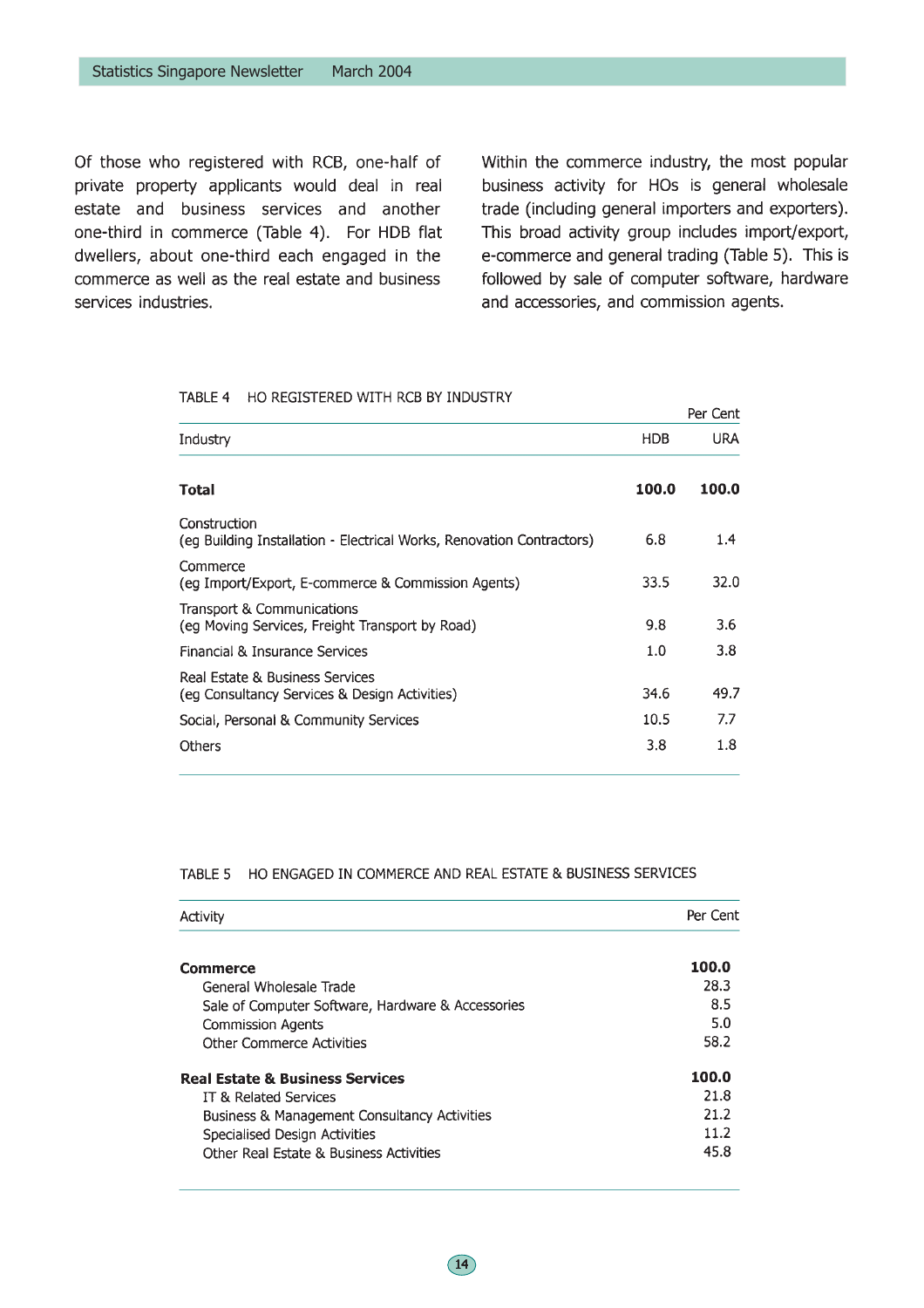As for the real estate and business services industry, IT and related services was the most favoured choice of activity (Table 5). IT consultancy, development, maintenance and other services were included in this group. Other popular business activities within the real estate and business services sector included business and management consultancy activities and specialised design activities such as graphic and interior design.

#### **By Legal Organisation**

Majority of HDB applicants were either soleproprietors or partners of businesses (92 per cent). Only a small proportion (7.6 per cent) established private companies (Table 6).

#### TABLE 6 HO REGISTERED WITH RCB BY LEGAL ORGANISATION

|       | Per Cent |
|-------|----------|
| HDB   | URA      |
| 100.0 | 100.0    |
| 7.6   | 37.0     |
| 79.1  | 52.8     |
| 13.2  | 10.2     |
| 0.1   |          |
|       |          |

applicants residing in private Amona the housing, a significant proportion of 37 per cent set up private companies. Another 63 per cent were involved in businesses (sole-proprietorships and partnerships).

### **By Size of Capital**

For HOs which registered as private limited companies, nearly three-fifths of those from HDB and over two-fifths from URA had a paid-up capital of under \$10,000 (Table 7). Proportionately, private companies registered with the URA had higher paid-up capital than their HDB counterparts. One in ten HOs in private properties had a paid-up capital of at least \$500,000. These are mainly existing entities with the RCB.

#### TABLE 7 PRIVATE LIMITED COMPANIES UNDER HO SCHEME BY CAPITAL SIZE

|                     |       | Per Cent |
|---------------------|-------|----------|
| Capital Size (S\$)  | HDB   | URA      |
| <b>Total</b>        | 100.0 | 100.0    |
| Less than 10,000    | 58.4  | 43.3     |
| $10,000 - 99,999$   | 24.0  | 29.9     |
| $100,000 - 499,999$ | 15.7  | 16.4     |
| 500,000 & Over      | 1.9   | 10.4     |

# **Concluding Remarks**

The number of HO applications appeared to have stabilised over the six months since the inception of the scheme. Proportionately, HDB flat dwellers seem more receptive to the scheme. The fact that rental need not be borne as part of the operating cost in running a HO business encourages new start-ups and helps existing ones tide over difficult economic times. The flexibility of operating a business from home may also appeal to some. However, for the business to succeed, the HO entrepreneurs would have to develop selfdetermination and confidence, hone multi-tasking skills and strike a balance between work and home responsibilities.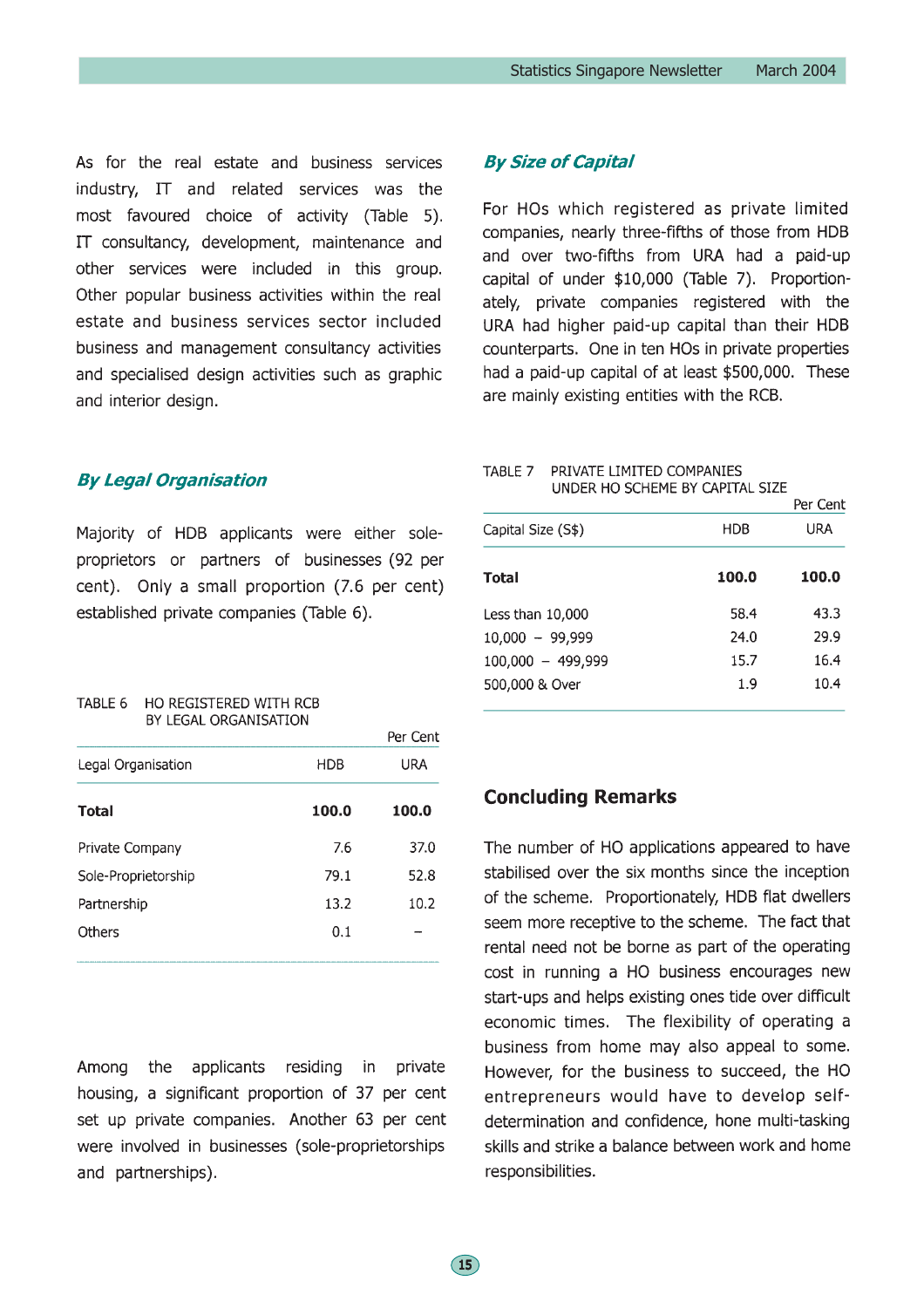# **Formation and Cessation of Companies and Businesses, 2003**

 $\left(16\right)$ 

### **Companies**

Company formation in 2003 increased by 20 per cent over the previous year, to reach a new high of 13,544. All major industries recorded increases in company formation, except manufacturing. Company formation in the manufacturing industry dropped by 4.6 per cent in 2003, whereas the commerce industry recorded the highest rise of 23 per cent.

In 2003, a record number of 7,745 companies ceased operations, an increase of 12 per cent over 2002. All major industries recorded increases in cessation rates over 2002. The construction industry recorded the largest rise of 32 per cent in company cessation.

### **Businesses**

The number of new businesses formed increased by 1.9 per cent to 25,815 businesses in 2003. Most industries recorded single-digit increases in business formation. However, businesses in the manufacturing and construction industries exhibited declining formation rates of 31 per cent and 17 per cent respectively.

The number of business closures fell by 8.8 per cent over 2002 to 10,356 in 2003. All major industries recorded lower cessations, with the largest decline occurring in manufacturing. Business cessation rates have been decreasing since 2001. This could probably be explained by the Registry of Companies and Businesses' change in administrative procedure. Prior to 2000, business registrations had to be renewed annually, but from 1 Apr 2000, businesses were given a three-year renewal period.







#### CHART 2 FORMATION AND CESSATION OF BUSINESSES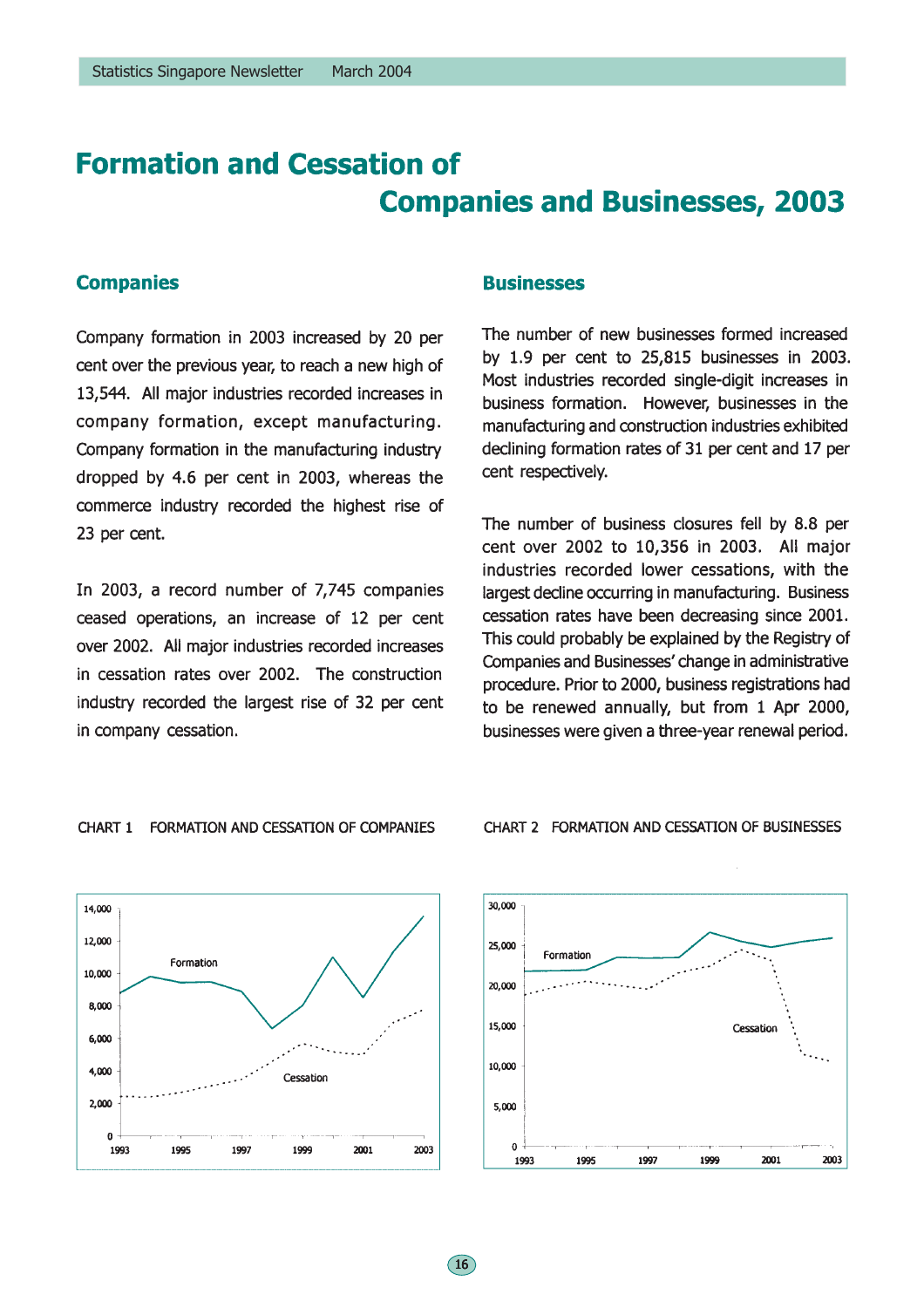# **SingStat Express**

#### ....... your personalised data delivery service

In response to increasing demand for more email delivery of softcopy statistical releases, the Singapore Department of Statistics has revamped the SingStat Express service. The newly launched enhanced service provides more user-friendly functions for data users to subscribe to a wide range of free and fee-based reports.

#### **What's New**

Over 50 statistical indices and key indicators are now made available for subscription at a nominal fee via this email alert and delivery service. Frequently sought statistics including national accounts, business statistics, investment, price indices, external trade, manufacturing, population and demographic statistics can be purchased with just a few clicks.

Latest press releases and notice of publications are still provided free. A new free service which sends headlines of these releases via SMS is introduced so that subscribers will not miss the release while on the move.

Information Papers on conceptual, methodological changes and improvements in official statistics as well as Statistical Singapore Newsletter are new items which have been included in the free email delivery service.

Subscription to the SingStat Express service would allow users who need data on a regular basis to receive the data as soon as they are released. More information and the subscription details can be accessed via this link (http://www.singstat.gov.sg/express/express.html).

Give us your comments and suggestions via info@singstat.gov.sg.

# 2003 in Brief

#### Singapore's population

reached a total size of 4.19 million in June 2003.

Average life expectancy at birth was 77 years for males and 81 years for females.  $\sim 10$ 

#### **Literacy rate**

was 97.1 per cent among males and 91.4 per cent among females.

Home ownership rate was 92.8 per cent.

Labour force participation rate ... was 75.8 per cent among males and 53.9 per cent among females.

Per capita Gross National Income ... was S\$37,555.

**Official foreign reserves** increased to S\$163 billion.

**Mobile phone subscribers** reached 831 per 1,000 population.

**Internet dial-up subscribers** was 523 per 1,000 resident population.  $\mathbf{1}$ 

**Crime rate** ... increased to 802 per 100,000 population. Change in 2003 (Year-on-Year)

**Unit Labour Cost Index** ... was 0.6 per cent lower.

**Consumer Price Index** ... increased by 0.5 per cent.

**Domestic Supply Price Index** ... rose by 2.5 per cent.

**Retail Sales Index** ... was 8.2 per cent higher.

**Catering Trade Index** was 4.7 per cent lower. **Collection** 

**Domestic Wholesale Trade Index** ... rose by 3.7 per cent.

**Foreign Wholesale Trade Index** increased by 16.4 per cent.  $\mathbf{1}$ 

**Business Receipts Index** ... fell by 3.5 per cent.

**Industrial Production Index** rose by 2.8 per cent.  $\mathbf{1}$  ,  $\mathbf{1}$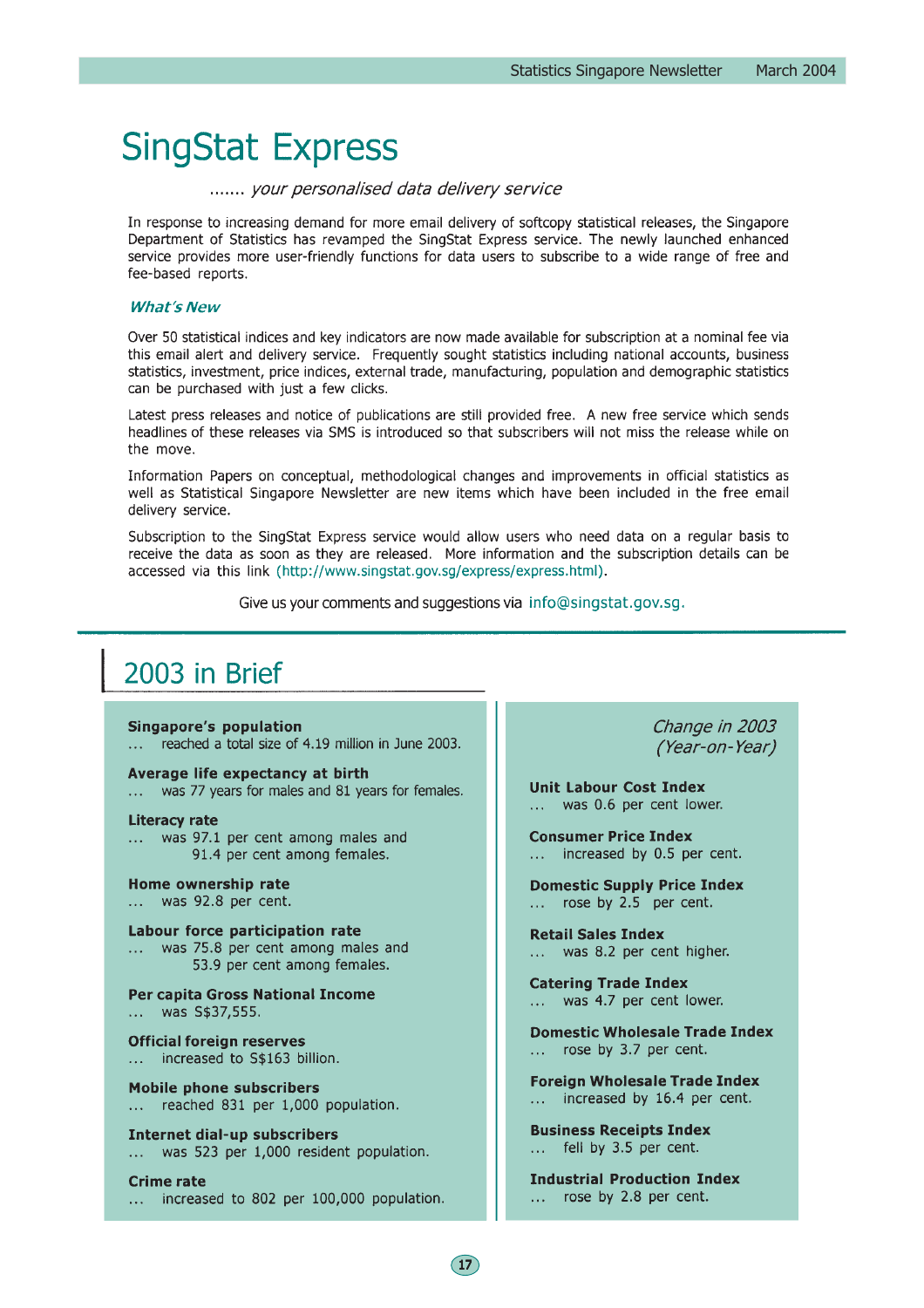# **IT Services Request System**

# **Introduction**

Information Technology Services (ITS) implemented a notes-based IT Services Request System (ITRS) in May 2003, to replace some of the manual processes in servicing users' requests for IT services.

This system enables electronic processing of requests via the following IT forms, namely,

- (i) IT resource request form;
- (ii) Service request form;
- $(iii)$ Application access form; and
- (iv) Shared folder access form.

Requests for IT resources include the application for new email accounts, desktop PC set-up and configuration, etc. Some of the common service requests include enhancements of the existing application systems, creation of databases and migration of files from one server to another.

Request for application access broadly applies to the creation, deletion or modification of user IDs for application systems and Local Area Network access. For shared folder access, it enables the granting or removal of rights to users for the network shared folder access, notes database access, etc.

# **Benefits of ITRS**

The ITRS was designed as an integrated system for multiple parties namely, the users, user management, application system vendors, facility management vendors and the relevant approving authorities. The ITRS enables better co-ordinated management of IT services requests, thus achieving higher operational efficiency.

It improves the workflow significantly as it reduces the manual transfer/dispatch of forms and the need to physically approach supervisors to approve the requests. The submission of  $\Pi$  services requests and status tracking of the requests can be carried out online throughout the entire workflow.

# **Key Features of ITRS**

The system focuses on the ease of use, improved control and proper management of the requests :

- Ease of Use and Retrieval IT services  $\ddot{\bullet}$ request forms can be saved as a 'draft' by the requestors for submissions at a later date.
- Tracking Online Users can track the  $\ddot{\bullet}$ status of their requests (for example, approved, rejected, in progress, void or completed).
- Access Control Each section in the IT Ä. services request form can only be accessed by the authorised parties to ensure system integrity.
- Avoiding Omissions The system assigns a  $\bullet$ unique number for every IT services request form. This facilitates the tracing of a particular request if the need arises.
- Tracing Unauthorised Access, if any -Audit Trail/History log captures the user name, date and time, upon any editing and saving of the request by the respective parties.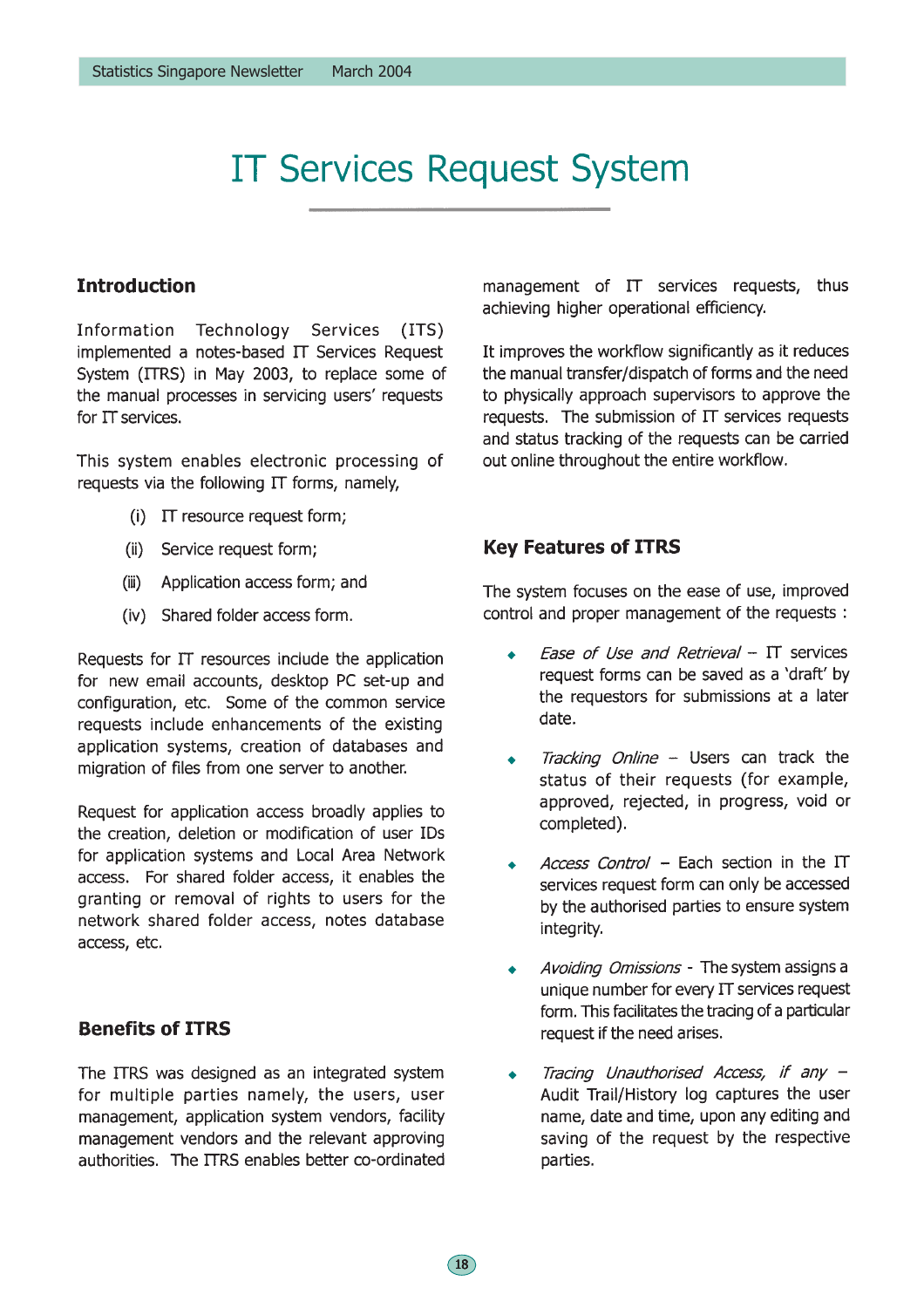# **Feedback on ITRS**

Some of the comments from users:

Requestor: "The system is user-friendly and I can use the system even without training or briefing. I do not need to physically dispatch the forms and I can view the status of all my requests.

At the click of an icon, I can also easily refer to the FAQs and the user guide."

IT request approving authority : "I just have to click on the designated button to approve or reject the request and my in-tray will not be clogged with the physical IT forms."

IT staff : "The system assigns a sequential request number automatically. It enables us to view the status of all the requests assigned and those pending action, at one glance. It is an efficient tracking tool."

# **Overseas Visitors**

The Singapore Department of Statistics received the following visitors in the past six months. Topics discussed include research and development of statistics, services statistics, data dissemination, knowledge management, surveys on companies/businesses and Singapore's statistical system.

 $\boxed{19}$ 

#### Shanghai

- Municipal Statistics Bureau
- Mr Pan Jianxin Director-General
- Mr Zhu Zhanghai Director Comprehensive Department
- Mr Zhao Jiangqing Director Social and Technology Department
- Ms Yang Li Director **Industry and Communication Department**
- Ms Zhang Yan Director National Economy Statistics Department
- Mr Yu Daiyu Researcher **Enterprise Survey Department**
- Mr Lu Zhou Vice Director **Calculation Center**

#### **Hong Kong**

- **Census & Statistics Department**
- Mr Parmod K Sharma Senior Statistician

#### **Korea**

### - National Statistical Office

Planning Division

- Mr Hak-Yong Park **Section Chief**
- Mr Taejun Kim Statistician

#### **Taipei Representative Office** in Singapore

Economics Division

Mr Chen Chern-Chyi **Director**